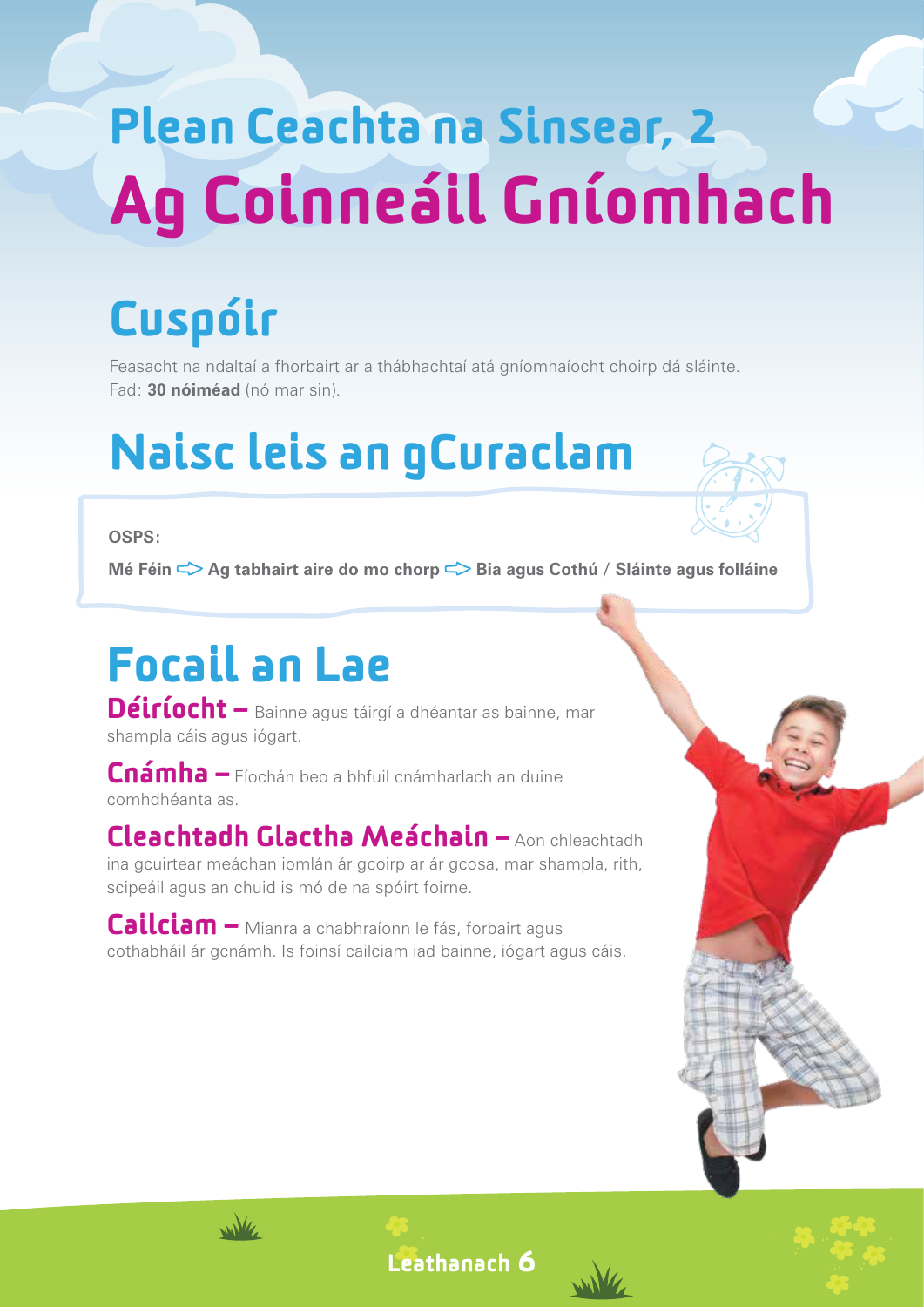### Plé Beirte

- 1 Chun tús a chur leis, iarr ar na daltaí mar rang cuimhneamh siar ar conas a chabhraíonn déiríocht leo aiste shláintiúil bhia a choinneáil, rud atá luaite i gCeacht 1 (Déiríocht i m'Aiste Bhia). Cuir in iúl do na daltaí go bhfuil gníomhaíocht fhisiciúil tábhachtach freisin chun slí mhaireachtála shláintiúil a choimeád.
- 2 larr ar na daltaí smaoineamh ar na fáthanna a bhfuil sé tábhachtach dár gcorp coinneáil gníomhach. Iarr orthu ina mbeirteanna a gcuid smaointe a roinnt lena chéile agus ansin iad a roinnt leis an rang. Scríobh liosta de phríomhphointí plé na ndaltaí ar an gclár bán.

#### Leideanna plé:

- **D** Tá slí mhaireachtála ghníomhach\* tábhachtach chun na cnámha agus na matáin a choinneáil sláintiúil.
- **O** Tá sé ríthábhachtach a bheith gníomhach chun meáchan coirp sláintiúil a choinneáil.
- Tá cleachtaí glactha meáchain an-tábhachtach chun na cnámha a choinneáil sláintiúil.

*\*Cuir in iúl do na daltaí go moltar go mbeadh leanaí agus daoine óga (2-18 mbliana d'aois) gníomhach ar feadh 60 nóiméad ar a laghad gach lá (ar leibhéal measartha go dian) agus ba cheart go n-áireofaí leis sin cleachtaí neartaithe matán, cleachtaí solúbthachta agus cleachtaí neartaithe cnámh trí huaire sa tseachtain.*

https://www.hse.ie/eng/about/who/healthwellbeing/our-priority-programmes/heal/ physicalactivity-guidelines/

### Plé Ranga

 $\mathcal{M}_{\mathcal{U}}$ 

Anois iarr ar na daltaí smaoineamh ar na bealaí ar féidir linn aire a thabhairt dár gcnámha. Pléigh na pointí seo a leanas:

- **D** Bíonn ár gcnámha ag fás agus ag éirí níos láidre i rith na hóige, mar sin tá sé tábhachtach aire a thabhairt dóibh. Is féidir linn cnámha láidre sláintiúla a thógáil ach na cineálacha cearta bia a ithe agus a bheith gníomhach.
- **O** Tá cailciam tábhachtach d'fhás agus d'fhorbairt na gcnámh. Is foinsí iontacha cailciam iad bainne, iógart agus cáis. Mar sin féin, tá go leor leanaí in Éirinn nach bhfaigheann go leor cailciam ina n-aiste bhia.

Leathanach 7

- **O** Tá sé éasca bia ón ngrúpa 'bainne, iógairt agus cáis' a ithe mar chuid d'aiste shláintiúil bhia. Moltar do leanaí idir 5 bliana agus 8 mbliana d'aois trí riar a ithe gach lá. Moltar dóibh siúd atá idir 9 mbliana agus 18 mbliana d'aois cúig riar a ithe gach lá.
- **D** Is ionann riar amháin agus gloine bhainne 200 ml, pota iógairt 125 g, nó píosa cáise 25 g, m.sh. cáis chéadair.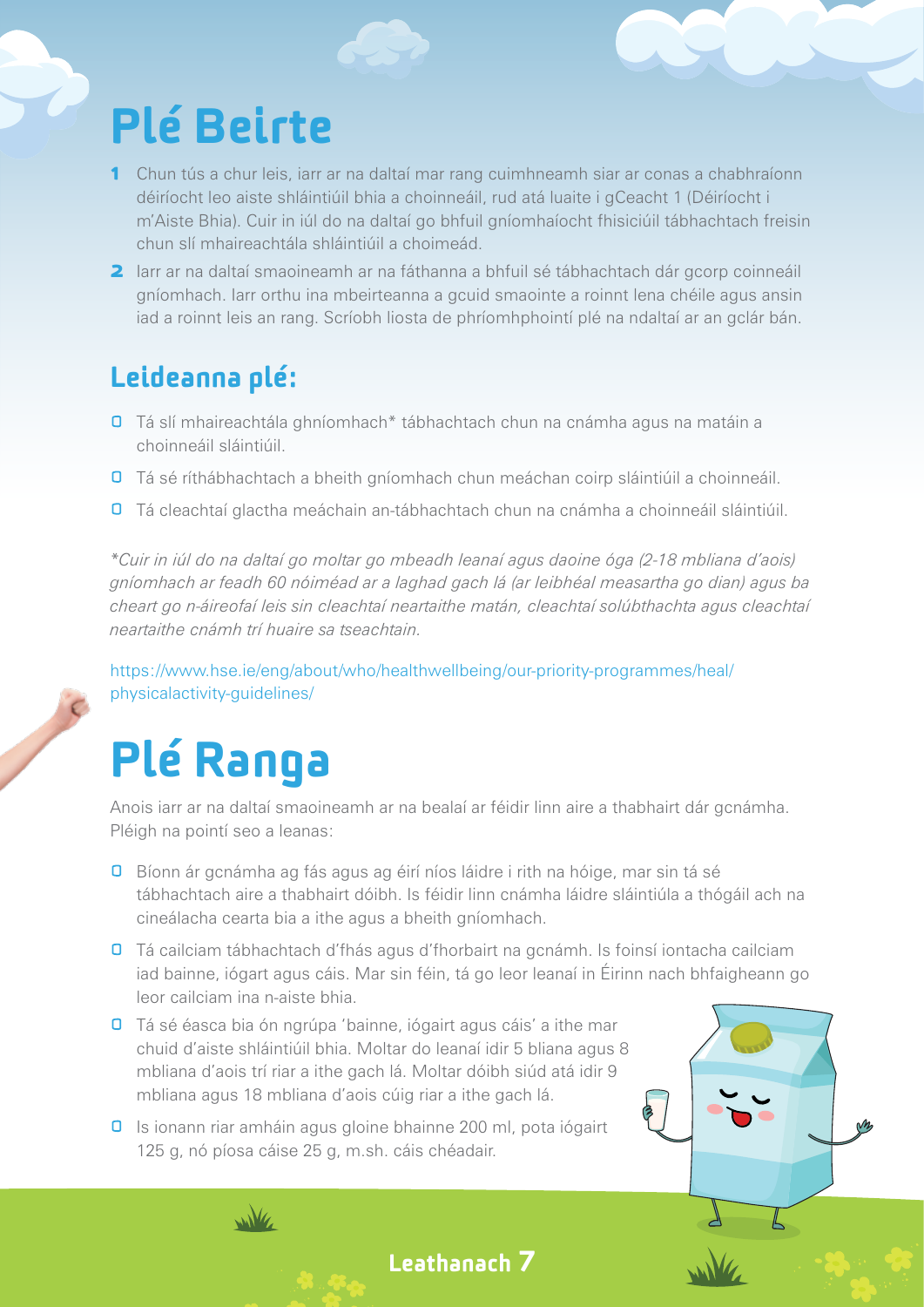- **O** Tá fosfar agus próitéin an-tábhachtach do shláinte na gcnámh freisin. Is foinsí maithe fosfair agus próitéine iad bainne, iógart agus cáis.
- **O** Tá vitimín D an-tábhachtach ar fad freisin do shláinte na gcnámh. Bíonn vitimín D le fáil in iasc lán ola (amhail bradán, ronnach agus sairdíní), uibheacha agus táirgí déiríochta atá treisithe le vitimín D.

### Gníomhaíocht Bheirte

Mínigh gur cleachtaí glactha meáchain iad cleachtaí ar bith ina gcuirtear do mheáchan ar fad ar do chosa, mar shampla, rith, damhsa, scipeáil agus imirt peile. Iarr ar na daltaí ina mbeirteanna an méid a leanas a phlé agus a scríobh:

- 1 Liosta de ghníomhaíochtaí eile glactha meáchain.
- **2** Liosta de na bealaí ar féidir leo taitneamh a bhaint as bheith gníomhach, mar shampla:
	- · Siúl ar scoil/dul ar rothar ar scoil, nó cuid den bhealach, nuair is féidir.
	- · Cluichí a imirt lasmuigh le cairde.
	- · Páirt a ghlacadh i ngníomhaíochtaí iar-scoile.
	- · Teorainn ama a aontú le haghaidh 'am scáileáin' (teilifís, ríomhaire, fón, táibléad, srl.) agus cloí léi.
	- · A chinntiú go bhfuil do scoil cláraithe do Bhratach na Scoile Gníomhaí – www.activeschoolflag.ie

Pléigh! Cuir i gcuimhne do na daltaí go gcaitear an chuid is mó dá gcuid ama sa scoil ina suí ag deasc, mar sin tá sé tábhachtach éirí ina seasamh agus a gcuid matán a shíneadh nuair is féidir leo!

*Spreag na daltaí leis an nasc a dhéanamh idir riachtanais bhia agus fuinnimh. Mínigh dóibh go gcaithfidh siad ithe chun cabhrú leo a bheith gníomhach i rith an lae.*